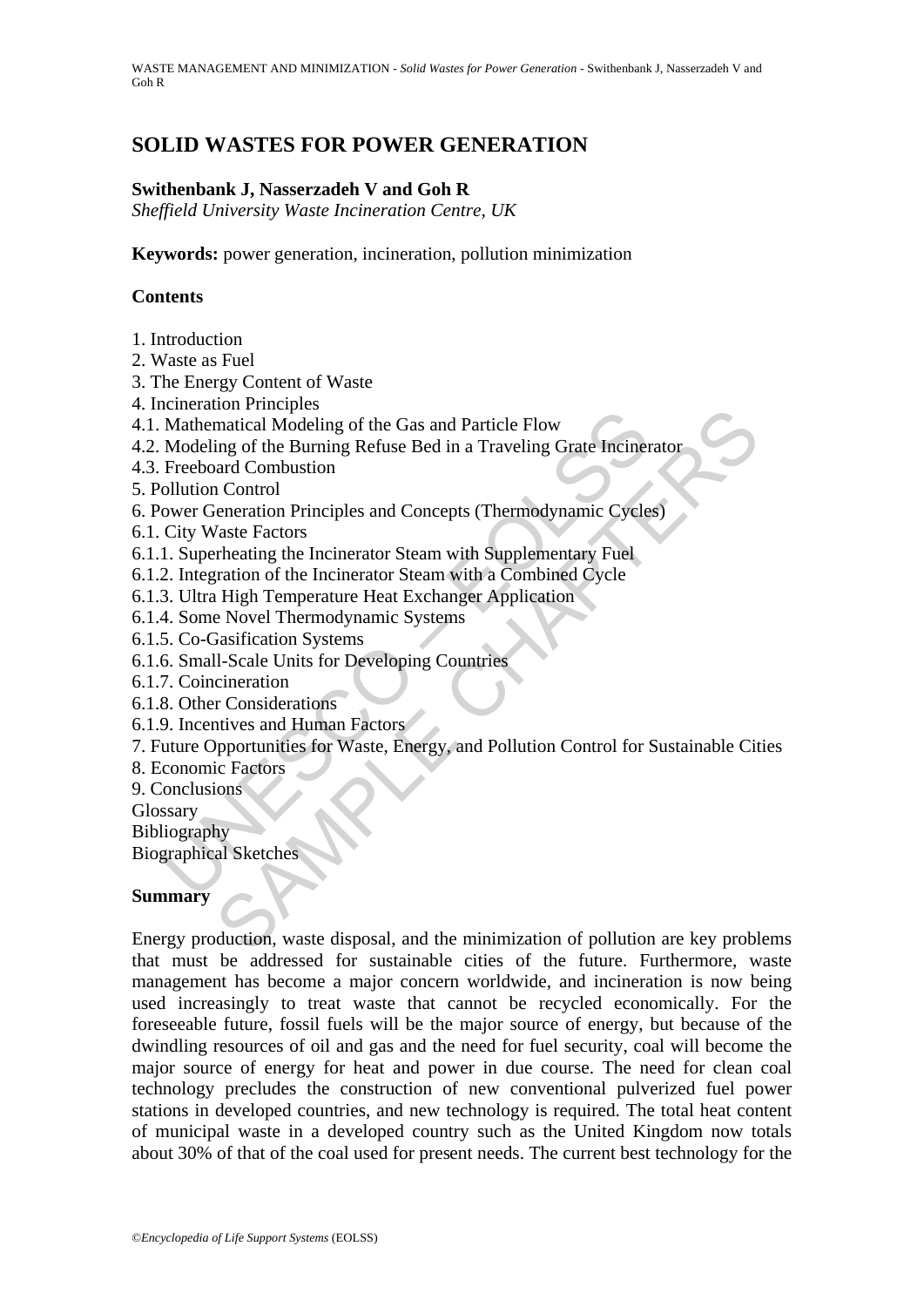low pollution disposal of this waste is incineration with the production of electricity, and heat for district heating. Unfortunately, current electrical generation efficiencies for coal burning plant and waste incinerators are only about 37% and 20% respectively.

A detailed understanding of the combustion of either waste or fossil fuels is required in order to optimize the efficiency of future power plants.

The combustion of conventional well-specified fossil fuels is a very complex process since it involves two-phase turbulent reacting flow including radiant heat transfer. Incineration is even more complex, since the waste is poorly specified and its composition varies from moment to moment. In the past, the design of incinerators has not been based on fundamental understanding and modeling of the process, and empirical rules have been used.

In the last few years, computational fluid dynamics (CFD) has pell the freeboard region in a conventional municipal solid waste in literature contains no rigorous fundamentally based model of the fluction of the flow compo and material material divid dynamics (CFD) has provided a meant-<br>enterchoard region in a conventional fluid dynamics (CFD) has provided a meant<br>ture contains no rigorous fundamentally based model of the bed region.<br>of the Over the last few years, computational fluid dynamics (CFD) has provided a means to model the freeboard region in a conventional municipal solid waste incinerator, but the open literature contains no rigorous fundamentally based model of the bed region. The prediction of the flow composition emerging from the bed region is particularly important since it provides the "upstream" boundary condition for the flow calculations in the freeboard. For example, the calculation of the subsequent history of heavy metals requires knowledge of their emission rate from the burning bed.

The processes in the bed include drying, pyrolysis, oxidative burning, and gasification of the char. Furthermore, the movement of the grate is designed to mix the waste as it burns. The emission of gases from the surface of the bed is very nonuniform, with oxygen emitted from either end of the bed, and organic compounds and carbon monoxide from the center. The calculation of flow and combustion in the freeboard using CFD can quantify the consequences of design concepts; however, guidelines are needed to devise specific concepts that are worthy of investigation.

Thus the computer cannot "invent" a design but it can quantify the results of ideas. Incinerator design thus requires a judicious combination of fundamental combustion science, ingenious engineering guided by an understanding of the mixing process, and last but not least, practical experience of previous failures and successes.

The optimum process to generate electrical power from these combustion systems requires an understanding of the underlying thermodynamics. In addition to a simple boiler/steam turbine system, various pyrotechnology systems can be considered, some of which integrate the use of fossil fuels with waste processing in order to provide superior electrical power production efficiencies.

One integrated pyrotechnology system is conceivable in which the steam from a conventional "mass burn" waste incinerator is gasified with coal to yield a mixture of (environmentally clean) carbon monoxide and hydrogen that in turn is used in a combined gas turbine/steam cycle. The dramatic effect on pollution control is perhaps more significant than the efficiency improvement. The massive investment in flue-gas cleanup in a conventional pulverized fuel power plant is no longer required. Sulfur, in particular, is removed in salable, elemental form in place of landfill of the vast amounts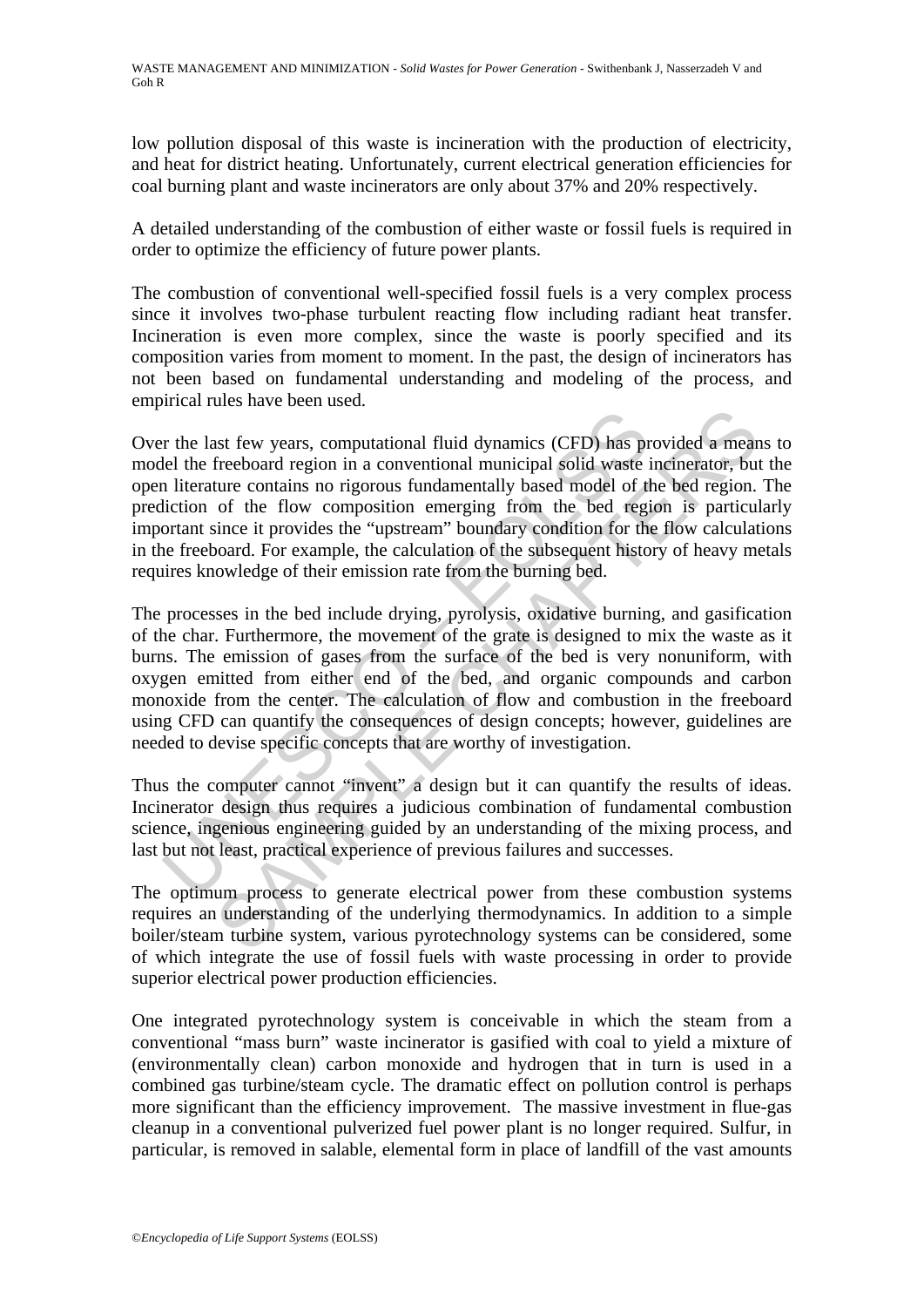of calcium sulfate presently produced. Furthermore, a high temperature heat exchanger could be used in a recuperative gas turbine to achieve generation efficiencies of 60% without the use of a steam cycle.

In addition to flue-gas clean up, the need to clean or eliminate all discharges from the overall waste, energy and pollution control (WEP) plant requires the elimination of liquid effluents and conversion of ashes to usable products by thermal treatment. High waste transport costs and their low pollution lead to the conclusion that plants based on these technologies can be located acceptably within cities. This not only reduces the electrical distribution losses but also permits the "waste" heat to be used in the plant locality, resulting in overall combined heat and power (CHP) efficiencies greater that 80%.

## **1. Introduction**

atroduction<br>or problems facing modern society include the provision of<br>or problems facing modern society include the provision of<br>imum generation of pollution, and the environmentally friendly<br>reading-<br>organization is to d ction<br>ction<br>blems facing modern society include the provision of energy with<br>generation of pollution, and the environmentally friendly disposal of wi<br>tive is to develop and optimize future waste, energy and pollu<br>nt system Major problems facing modern society include the provision of energy with the minimum generation of pollution, and the environmentally friendly disposal of waste. The objective is to develop and optimize future waste, energy and pollution management systems, including any synergistic advantage resulting from integrating these technologies. This article presents some key technologies and some potential systems in order to provide an understanding of the strategy for the eventual introduction of integrated waste/energy and pollution management centers. Thus a longterm objective is to achieve the transition to sustainable cities through the evolution of the enabling technologies. The anticipated result is an integrated and highly efficient low-pollution system to provide heat and electricity for towns and cities, and simultaneously dispose of waste that it is not practicable to recycle or reuse.

The fact that electricity is one of the most convenient forms of energy for use in industry and the home accounts for the disproportionate swing towards electricity in the growing energy market. At present, most of the electricity is produced from fossil fuels such as coal, which is burned as pulverized coal in electricity generating station boilers. These boilers produce steam that drives turbines that in turn drive the electricity generators.

Many modern electrical power generation systems use gas (or oil) fuel in a gas turbine, followed by a steam boiler heated by the gas turbine exhaust, to yield electricity generation from both the gas turbine and the steam turbine. The efficiency of such a system can approach 60%; however in this case a premium fuel is required.

### **2. Waste as Fuel**

Developed countries produce up to one tonne of municipal waste per person per year. The high cost and large energy requirement of reuse and recycling limit the application of these apparently desirable techniques to a few specific constituents of the waste. The remaining option is to recover as much of the energy content of the waste as possible. It is important to recognize that much of the waste consists of organic materials such as wood, paper, and fabrics. Because these materials form part of a biocycle, their combustion does not contribute to the net output of carbon dioxide to the atmosphere.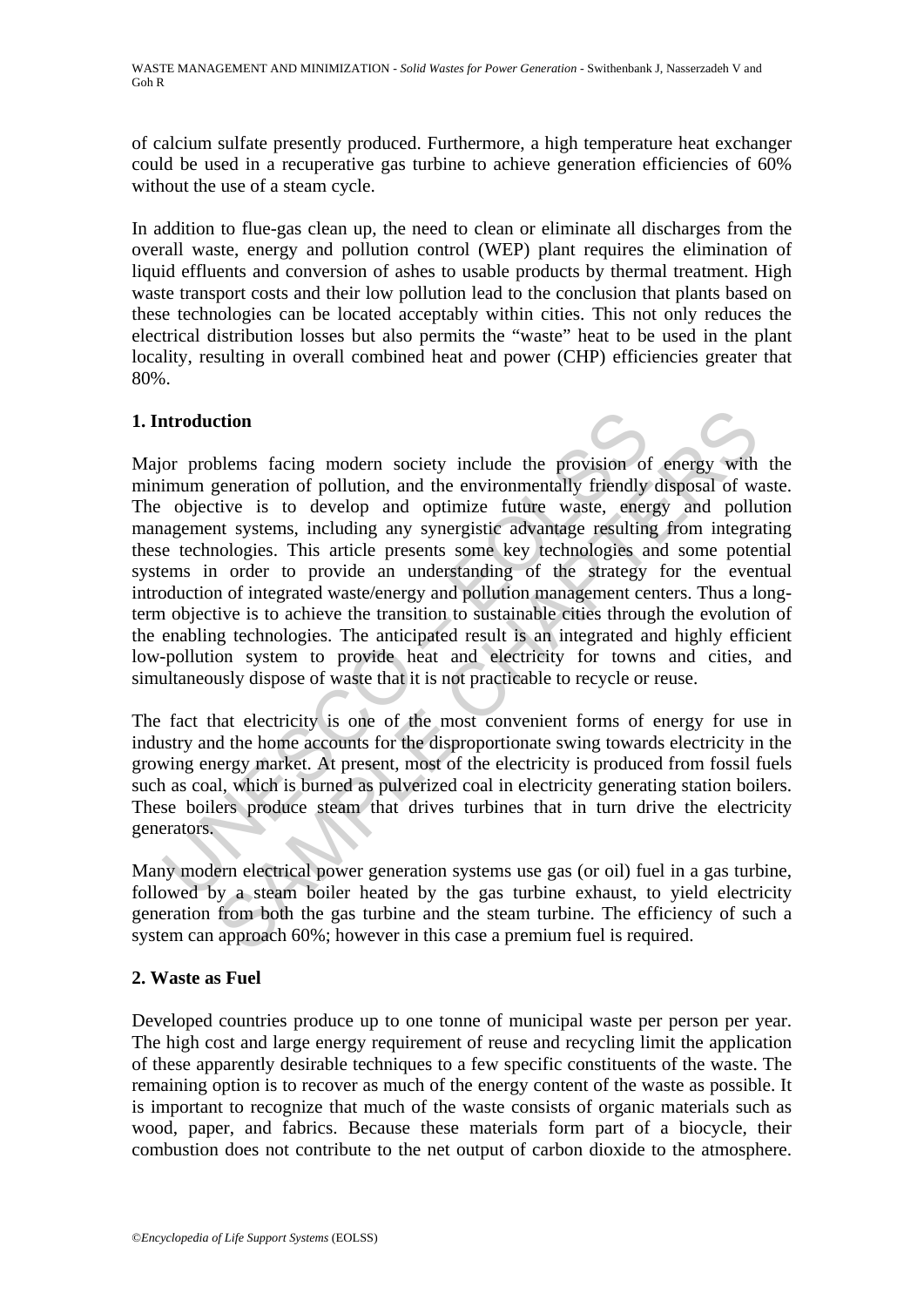Furthermore, any plastics that cannot be recovered from the waste and reused economically can be burned to recover their calorific value. They thus displace oil or other fossil fuels that would otherwise have to be burned. When the energy content of wastes can be recovered cleanly and efficiently, their combustion represents a reuse of material and thereby contributes to our energy needs in an environmentally friendly manner.

This approach to waste management can be contrasted with open dumping of rubbish. Decomposition of landfill waste results in the emission of the powerful greenhouse gas, methane, and the potential leakage of toxic leachates into groundwater. The environmentally unfriendly nature of landfill has been acknowledged in many countries by the imposition of legal and tax penalties. The landfill tax of £10 per tonne currently charged by the UK government is now causing many UK local authorities to reassess their waste management strategies.

France management strategies.<br>
total amount of municipal waste in the United Kingdom is<br>
total amount of municipal waste in the United Kingdom is<br>
to compared with the total UK coal consumption of 30 to 40 million<br>
se com management strategies.<br>
amount of municipal waste in the United Kingdom is currently about<br>
mes per year. Its energy equivalent of about 10 million tonnes of coal per<br>
pared with the total UK coal consumption of 30 to 40 The total amount of municipal waste in the United Kingdom is currently about 30 million tonnes per year. Its energy equivalent of about 10 million tonnes of coal per year can be compared with the total UK coal consumption of 30 to 40 million tonnes per year. Thus the energy available in waste represents a significant fraction of the energy needs of a typical country. Unfortunately, combustion of municipal solid waste (MSW) and many other wastes results in corrosive flue gases that attack boiler components such as superheater tubes. The normal method to convert the energy in waste into electricity is via a boiler, which makes steam, followed by a turbine/generator set. The efficiency of conversion of waste energy into electricity depends strongly on the steam temperature. Unfortunately, due to the rapid corrosion that occurs when the steam temperature is high, the efficiency of current waste to electricity plants is only about 20%. The corrosion is a function of both boiler flue gas temperature and wall temperature, as shown in the Figure 1.



Figure 1. Corrosion in incinerators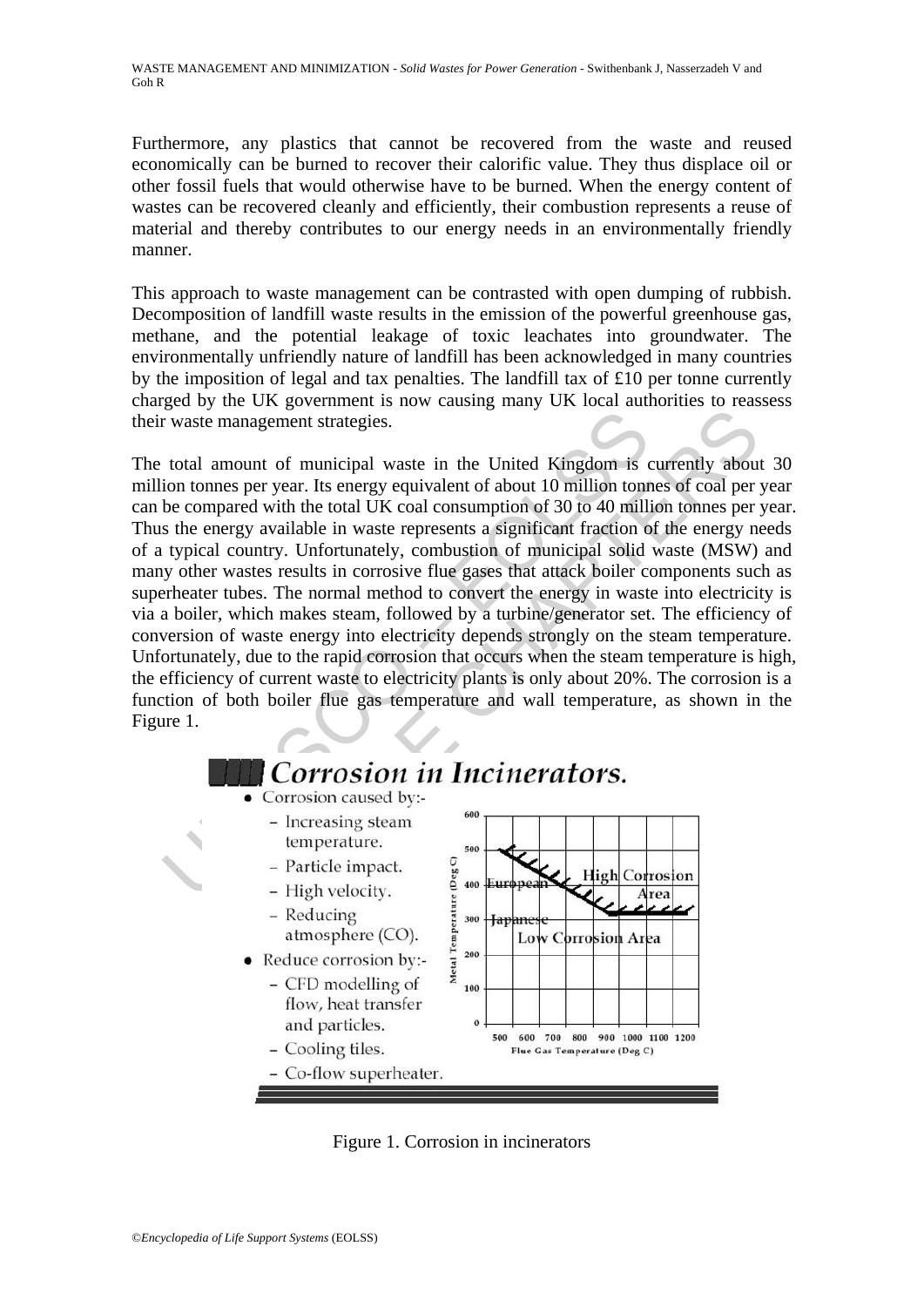In Europe the economics of energy from waste typically results in highe steam temperatures than in Japan. However this is at the price of more frequent superheater tube maintenance.

#### **3. The Energy Content of Waste**

The energy content of a fuel is measured in terms of its calorific value (CV), expressed as Joules per kilogram. In the case of coal fuel, a typical value is approximately 30 MJ  $kg^{-1}$ , while for oil the value is about 40 MJ kg<sup>-1</sup>. These values can be compared with that for MSW of about 10 MJ  $kg^{-1}$ . In fact the calorific value of MSW has increased about 20% since the early 1970s, because of factors such as the decreasing quantity of ash in the waste from coal fires, and the increasing proportion of dry packing material. Nevertheless, the principal cause of short-term fluctuation in the calorific value (CV) of MSW is variations in its moisture content.

A typical municipal waste incinerator installation consists of one or more individual streams, each of which consumes between 10 and 25 tonnes of waste per hour. Thus a typical two-stream plant would consume 200 000 tonnes per year for a city of about 400 000 inhabitants.

Assuming that the CV of the waste is 10 MJ kg<sup>-1</sup>, the total energy output of such a plant can be evaluated very simply since 1 tonne (i.e. 1000 kg) per hour yields:

1000 x 10 /3600 MJ  $sec^{-1}$  (MW) = 2.8 MW per tonne of waste per hour

W is variations in its moisture content.<br>
spical municipal waste incinerator installation consists of one comes, each of which consumes between 10 and 25 tonnes of wasted two-stream plant would consume 200 000 tonnes per intrains in its moisture content.<br>
municipal waste incinerator installation consists of one or more individual<br>
chapted of which consumes between 10 and 25 tonnes of waste per hour. The<br>
stream plant would consume 200 000 This corresponds to a continuous output of more than 150 watts per person. About 75% of this total energy can be used to generate a combination of electricity and district heating/cooling. It is therefore clear that the energy-efficient incineration of waste can provide a large proportion of the energy needs of a city population.

The above facts explain the feasibility and desirability of the use of solid wastes for the combination of power generation and district heating, which is known as combined heat and power (CHP).

### **4. Incineration Principles**

The combustion of waste in an incinerator is arguably one of the most complex combustion problems known. The design and control of such a combustion device poses many problems since there is no satisfactory model of the system as a whole. In particular, a process as basic to its operation as the combustion on the grate has not yet been fully elucidated. At present, a typical design "equation" for the combustion on the grate is merely that the burning rate is about 400 kg  $m^{-2}$  h<sup>-1</sup>. Clearly this is a gross oversimplification of the many complex processes taking place simultaneously. This poor state of knowledge can be contrasted with the dramatic progress that has been made recently in the modeling of pulverized coal, gas, and liquid fuel combustion systems, which has resulted in impressive reductions in the emission of pollutants without a sacrifice of efficiency.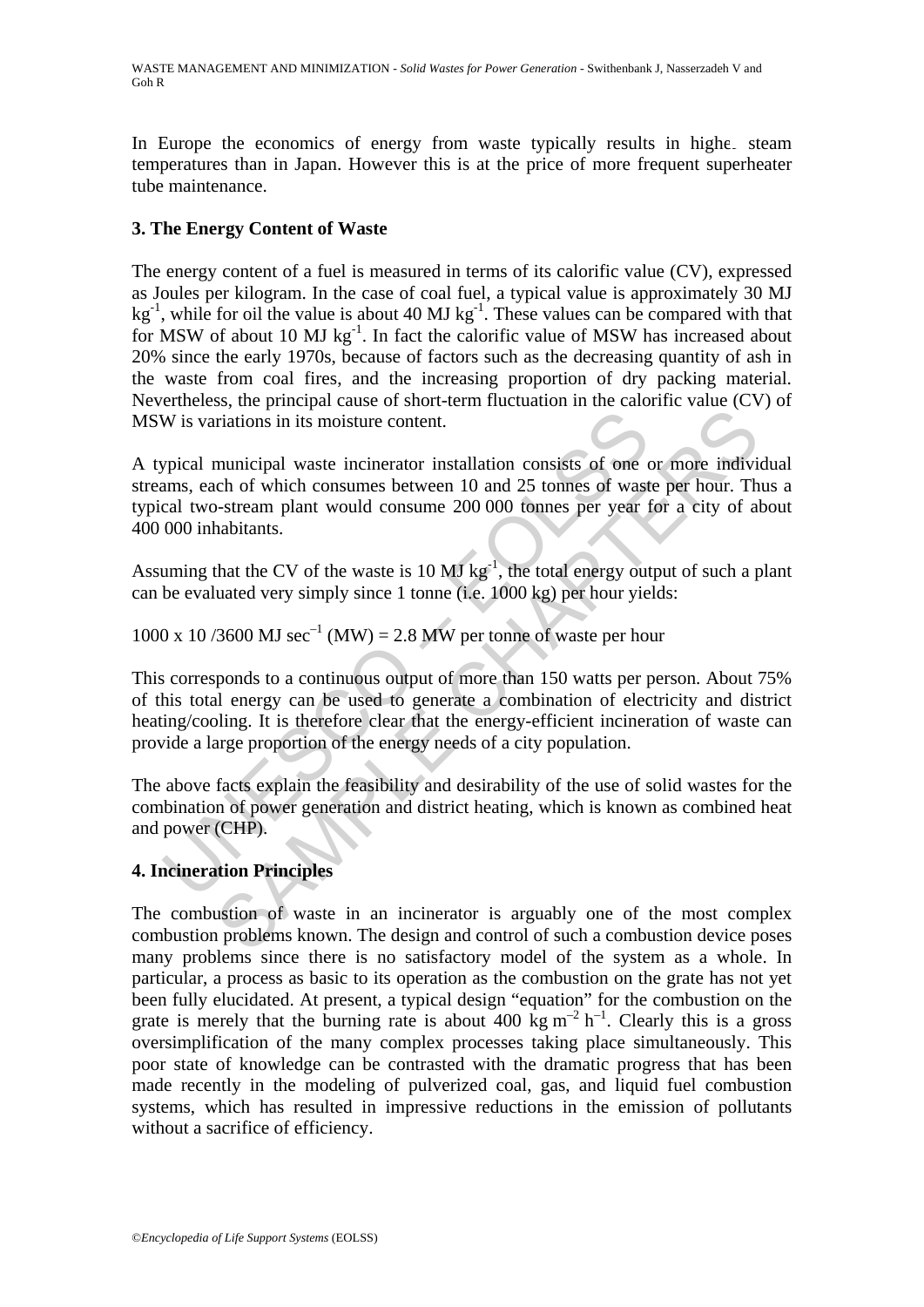The fundamental analytical approach typically involves identifying the governing differential equations for all of the relevant processes, then solving these equations simultaneously, often using a numerical code in which the equations are converted from differential into algebraic form. This generic approach has resulted in fundamentally based commercial fluid dynamic codes that have developed remarkably rapidly. They have proved to be very versatile in their applicability to a wide range of engineering design problems.

The primary objective of present incinerator research programs is to identify the appropriate set of governing equations for combustion on the grate of an incinerator and to develop and validate a procedure for solving these equations. A key aspect of incinerator bed combustion is the mixing of the solid material on the grate. Experiments are required to characterize and quantify this mixing process so that it can be modeled accurately during the numerical solution of the governing equations.

arately during the numerical solution of the governing equations.<br>
efficiency of incinerator combustion, and particularly the residual<br>
remines the suitability of the ashes for reuse, depends critical<br>
eses. There are seve The efficiency of incinerator combustion, and particularly the residual carbon in ash that determines the suitability of the ashes for reuse, depends critically on this mixing process. There are several significantly different types of grate employing distinct waste mixing strategies that are used in current MSW incinerator design. The four most common are:

- 1. The stepped grate, in which the burning waste is mixed as it falls from one level of the grate to the next, thus giving oxygen access to the unburnt material.
- 2. The reciprocating grate (and its variants), in which the grate bars reciprocate, resulting in local mixing of the waste.
- 3. The rotating cylinder grate, which consists of a series of slotted rotating drums. The waste mixes as it tumbles from one drum to the next.
- 4. The rotating kiln.

### **4.1. Mathematical Modeling of the Gas and Particle Flow**

during the numerical solution of the governing equations.<br>
and during the numerical solution of the governing equations.<br>
and particularly the residual carbon in ash<br>
the suitability of the ashes for reuse, depends critica Over the last few years, computational fluid dynamics (CFD) has provided a means to model the freeboard region in conventional municipal solid waste, clinical waste, sewage sludge, and special waste incinerators. The prediction of the flow composition emerging from the bed is particularly important since it provides the "upstream" boundary condition for the flow calculations in the freeboard. For example, the calculation of the subsequent history of heavy metals demands precise knowledge of their emission rate from the burning bed.

CFD is arguably the most important development in modern engineering practice, since it is having such a great influence on research, design, development, and production. Almost all CFD codes were originated by combustion technology research groups as a result of the effort to understand the complexities of the process by solving the set of interacting governing differential equations. Thus combustion technology can claim to be the father of CFD.

Developments in CFD have always gone hand-in-hand with developments in digital computer technology, and even a basic PC is now a very powerful machine. What of the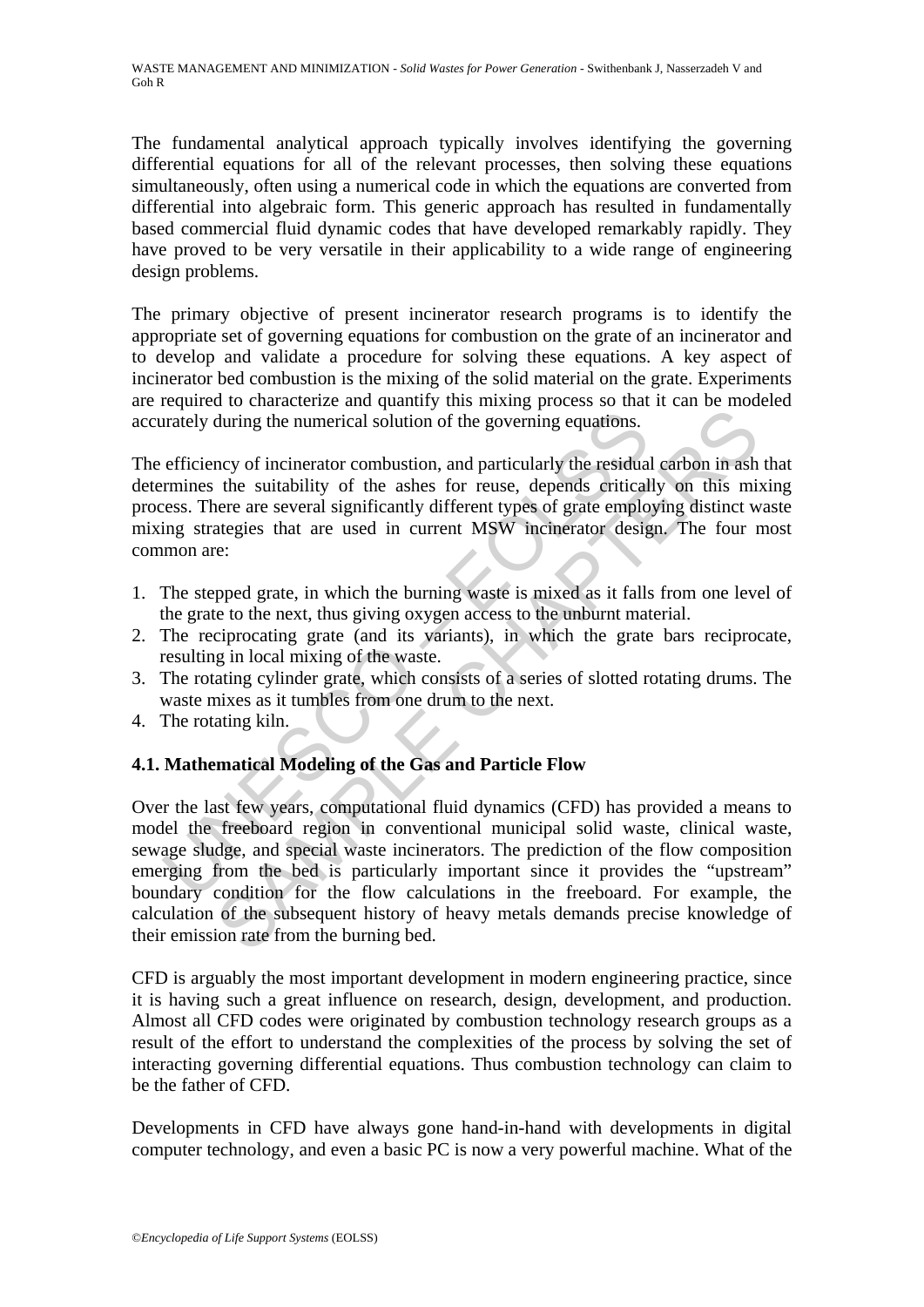future of CFD? In a few short years, the range of applications of the codes has increased dramatically. In response to demand, their capabilities are still expanding. For example, the need for the user to be involved in internal details such as grid generation is gradually receding. Nevertheless, engineers must still understand the fundamentals of fluid dynamics, and exercise their ingenuity, since CFD can only be used to quantify ideas.

- -
- -
- -

# TO ACCESS ALL THE **23 PAGES** OF THIS CHAPTER,

Visit: http://www.eolss.net/Eolss-sampleAllChapter.aspx

#### **Bibliography**

Anon. (1997). *Kalina Cycle Technology,* Technical Publications, 1983/Present. Exergy Inc. 1997.

Visit: http://www.eolss.net/Eolss-sampleAllChapter<br>Visit: http://www.eolss.net/Eolss-sampleAllChapter<br>iography<br>n. (1997). *Kalina Cycle Technology*, Technical Publications, 1983/Present. Exe<br>f Inspector's Process Guidance **USE CONSTRAINT AND CONSTRAINT (VISIT:** THE CHAPTER, **Nisit:** https://www.eolss.net/Eolss-sampleAllChapter.aspx<br>
Wisit: http://www.eolss.net/Eolss-sampleAllChapter.aspx<br>
or S. Process Sector, Waste Disposal & Recycling. L Chief Inspector's Process Guidance Note (1996). *Techniques for Integrated Pollution Control*, Issue Series 2 (S2); Process Sector, Waste Disposal & Recycling, London: HMSO (December).

Juniper Consultancy Services Ltd. (1999) *The Market for Pyrolysis & Gasification of Waste in Europe: A Technology and Business Review*. Online at: <www.juniper.co.uk>.

Lee P.H. et al. (1998). Characterization, decontamination and health effects of fly ash from waste incinerators. *Environmental Progress* 17(4).

Nasserzadeh V., Swithenbank J., Scott D., and Jones B. (1991). Design optimization of a large municipal solid waste incinerator. *Journal of Waste Management* 11, 249–261.

Swithenbank J. (1996). *Innovation in Combustion Technology*. Hottel Lecture, Massachusetts Institute of Technology, November 1996.

Swithenbank J. and Nasserzadeh V. (1995). Environmental "advantages and disadvantages of modern landfill versus waste incineration", Paper presented at INACAP/SOFOFA Conference, Chile, April 1995.

Swithenbank J. and Nasserzadeh V. (1997). Co-incineration; new developments and trends. *European Commission Workshop on the Co-incineration of Wast*e. ISPRA, Italy, October 1997.

Swithenbank J., Smyth R., Langston P., and Beck S. (1995). New developments in power generation. *Symposium on Technologies for a Cleaner Environment*, IIE Cuernavaca, Mexico. July 1995).

Weber R. et al. (1999) On emerging furnace design methodology that provides substantial energy savings and drastic reductions in CO2, CO and NOx emissions. *Jnl. Inst. Energy*. Feb 1999.

#### **Biographical Sketches**

Professor **Jim Swithenbank** has been a member of the Department of Chemical and Process Engineering at the University of Sheffield since 1961. During that time his research interests have covered every field of combustion from rocket motors through advanced concepts of power generation and clean coal technology to waste incineration. He is currently director of the Sheffield University Waste Incineration Centre. A prolific researcher with over 200 refereed papers to his credit, he is an internationally respected consultant to the combustion and incineration industry. his research interests include industrial furnaces, physical and mathematical modeling, optical diagnostics (laser Doppler anemometry, holography, tomography), gas turbines, rockets, ramjets, cyclone design, fluidized beds, droplets and sprays, pool fires, IC engines, feedback control, energy problems, and waste incineration. He is the co-inventor of the